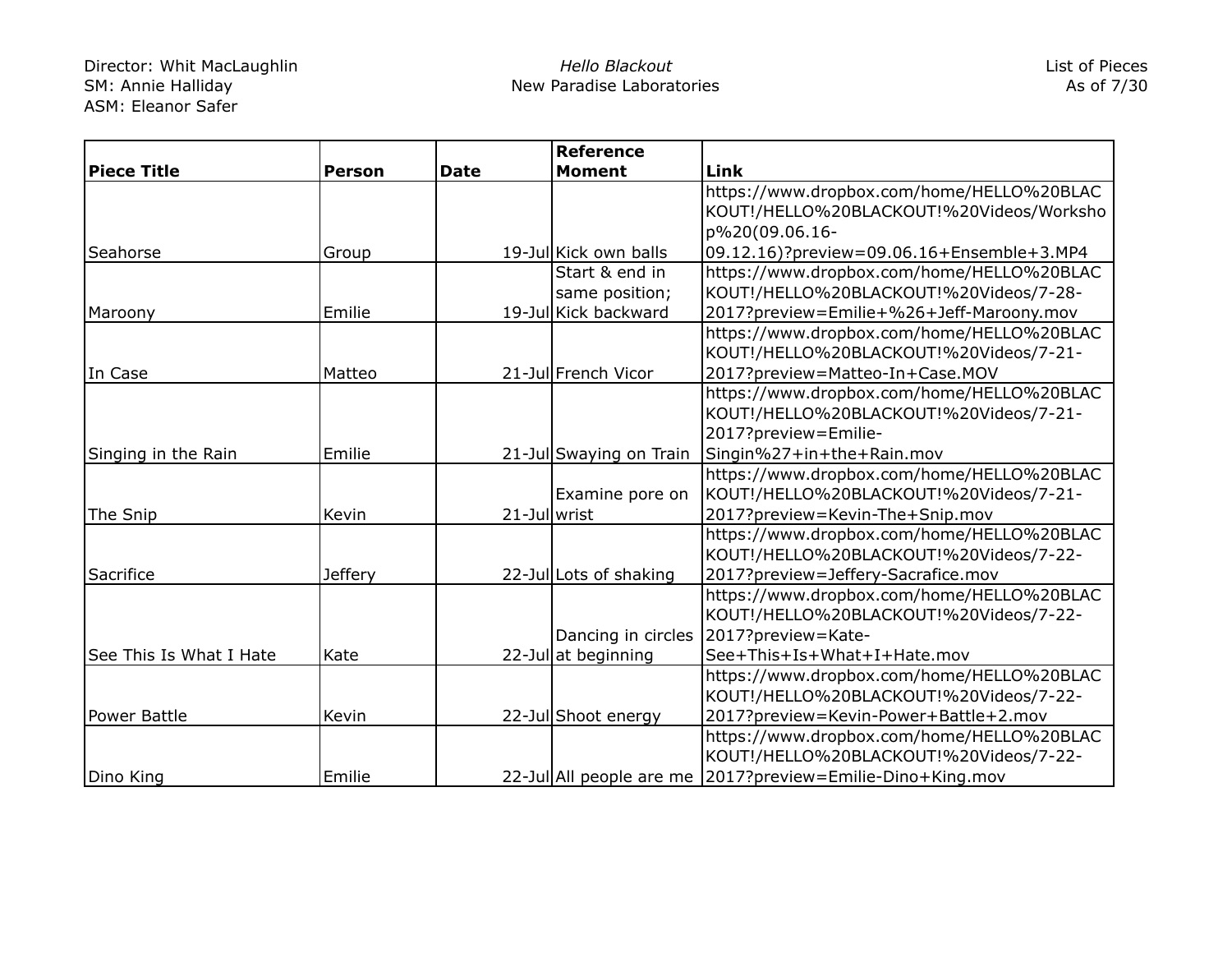## Director: Whit MacLaughlin SM: Annie Halliday ASM: Eleanor Safer

|                                    |                |             |                         | https://www.dropbox.com/home/HELLO%20BLAC    |
|------------------------------------|----------------|-------------|-------------------------|----------------------------------------------|
|                                    |                |             |                         | KOUT!/HELLO%20BLACKOUT!%20Videos/7-22-       |
|                                    |                |             |                         | 2017?preview=Jeffery-                        |
| Picking Up The Pieces              | <b>Jeffery</b> |             | 22-Jul Bite strings     | Picking+Up+The+Pieces+2.MOV                  |
|                                    |                |             |                         | https://www.dropbox.com/home/HELLO%20BLAC    |
|                                    |                |             |                         | KOUT!/HELLO%20BLACKOUT!%20Videos/7-22-       |
|                                    |                |             | Whole piece on          | 2017?preview=Kate-                           |
| This Isn't A Problem For Me        | Kate           |             | 22-Jul ground           | This+Isn%27t+A+Problem+For+Me.MOV            |
|                                    |                |             |                         | https://www.dropbox.com/home/HELLO%20BLAC    |
|                                    |                |             | Imagine a LED           | KOUT!/HELLO%20BLACKOUT!%20Videos/7-22-       |
| <b>AWS</b>                         | Matteo         | 22-Jullroom |                         | 2017?preview=Matteo-AWS.MOV                  |
|                                    |                |             |                         | https://www.dropbox.com/home/HELLO%20BLAC    |
|                                    |                |             |                         | KOUT!/HELLO%20BLACKOUT!%20Videos/Worksho     |
|                                    |                |             |                         | p%20(09.06.16-                               |
|                                    |                |             |                         | 09.12.16)?preview=09.10.16+Wonder+Woman+K    |
| Wonder Woman                       | Kate           |             | 25-Jul Confident walk   | ate.MP4                                      |
|                                    |                |             |                         | https://www.dropbox.com/home/HELLO%20BLAC    |
|                                    |                |             |                         | KOUT!/HELLO%20BLACKOUT!%20Videos/Worksho     |
|                                    |                |             |                         | p%20(09.06.16-                               |
|                                    |                |             |                         | 09.12.16)?preview=09.10.16+I+Remember+Matt   |
| I Remember                         | Matteo         |             | 25-Jul Lots of thinking | eo.MP4                                       |
|                                    |                |             |                         | https://www.dropbox.com/home/HELLO%20BLAC    |
|                                    |                |             |                         | KOUT!/HELLO%20BLACKOUT!%20Videos/7-25-       |
| The Revelry                        | <b>Jeffery</b> |             | 25-Jul Chair step       | 2017?preview=Jeffery-The+Revelry.MOV         |
|                                    |                |             |                         | https://www.dropbox.com/home/HELLO%20BLAC    |
|                                    |                |             |                         | KOUT!/HELLO%20BLACKOUT!%20Videos/Worksho     |
|                                    |                |             |                         | p%20(09.06.16-                               |
|                                    |                |             | Butt to wall &          | 09.12.16)?preview=09.07.16+I%27d+Like+to+be  |
| I'd Like To Be Doris               | Emilie         |             | 25-Jul shake head       | +Doris+Emilie.MP4                            |
|                                    |                |             |                         | https://www.dropbox.com/home/HELLO%20BLAC    |
|                                    |                |             |                         | KOUT!/HELLO%20BLACKOUT!%20Videos/Worksho     |
|                                    |                |             |                         | p%20(09.06.16-                               |
|                                    |                |             |                         | 09.12.16)?preview=09.07.16+There+is+Only+the |
| There Is Only The Inevitable Kevin |                |             | 25-Jul Stand & shake    | +Inevitable+Kevin.MP4                        |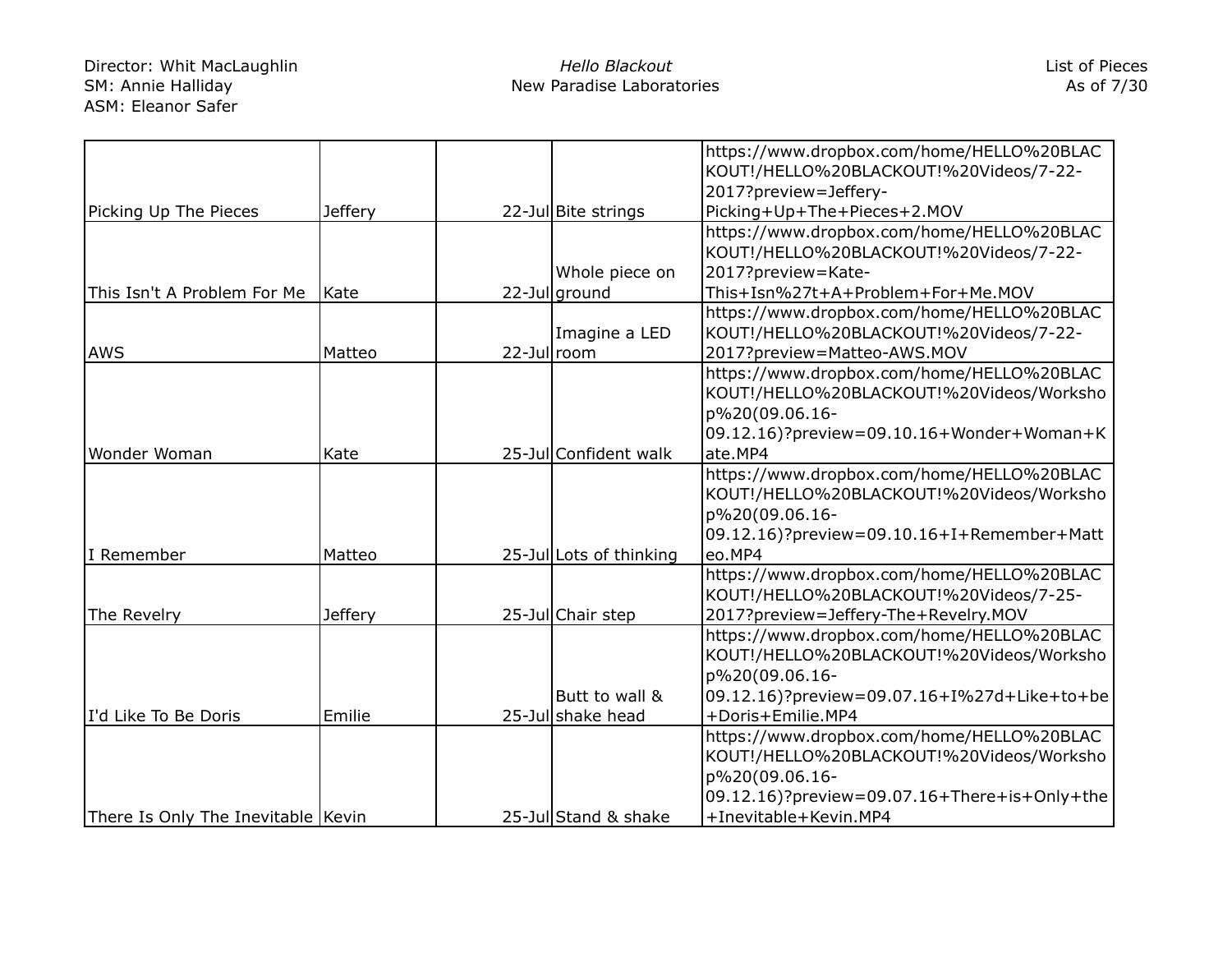## Director: Whit MacLaughlin SM: Annie Halliday ASM: Eleanor Safer

|                       |                |                         | https://www.dropbox.com/home/HELLO%20BLAC                 |
|-----------------------|----------------|-------------------------|-----------------------------------------------------------|
|                       |                |                         | KOUT!/HELLO%20BLACKOUT!%20Videos/7-28-                    |
| Where Is Waldo?       | Matteo         | 25-Jul French Vicor     | 2017?preview=Matteo-Where%27s+Waldo.mov                   |
|                       |                | Start with chair        | https://www.dropbox.com/home/HELLO%20BLAC                 |
|                       |                | as pillow; "oh          | KOUT!/HELLO%20BLACKOUT!%20Videos/7-25-                    |
| Just Grass            | Emilie         | 25-Jul sorry"           | 2017?preview=Emilie-Just+Grass.MOV                        |
|                       |                |                         | https://www.dropbox.com/home/HELLO%20BLAC                 |
|                       |                |                         | KOUT!/HELLO%20BLACKOUT!%20Videos/7-25-                    |
|                       |                | Fountain from           | 2017?preview=Kevin-                                       |
| Where Does It All Go? | Kevin          | 25-Jul mouth            | Where+Does+It+All+Go.MOV                                  |
|                       |                |                         | https://www.dropbox.com/home/HELLO%20BLAC                 |
|                       |                |                         | Lean back in chair KOUT!/HELLO%20BLACKOUT!%20Videos/7-26- |
| Sea Squirt            | Kate           | 26-Jul and laugh        | 2017?preview=Kate-Sea+Squirt.MOV                          |
|                       |                |                         | https://www.dropbox.com/home/HELLO%20BLAC                 |
|                       |                | Running around          | KOUT!/HELLO%20BLACKOUT!%20Videos/7-26-                    |
| Let's Play            | <b>Jeffery</b> | 26-Jullin a crouch      | 2017?preview=Jeffery-Lets+Play.MOV                        |
|                       |                | Running into            | https://www.dropbox.com/home/HELLO%20BLAC                 |
|                       |                | invisible wall;         | KOUT!/HELLO%20BLACKOUT!%20Videos/7-26-                    |
| Weasels               | Kate           | 26-Jul walking in place | 2017?preview=Kate-Weasel.MOV                              |
|                       |                |                         | https://www.dropbox.com/home/HELLO%20BLAC                 |
|                       |                |                         | KOUT!/HELLO%20BLACKOUT!%20Videos/Worksho                  |
|                       |                |                         | p%20(09.06.16-                                            |
|                       |                | Sit like a frog;        | 09.12.16)?preview=09.10.16+Frog+Man+Kevin.M               |
| Frog Man              | Kevin          | 26-Jul butt cramp       | P <sub>4</sub>                                            |
|                       |                |                         | https://www.dropbox.com/home/HELLO%20BLAC                 |
|                       |                |                         | KOUT!/HELLO%20BLACKOUT!%20Videos/Worksho                  |
|                       |                |                         | p%20(09.06.16-                                            |
|                       |                |                         | 09.12.16)?preview=09.07.16+Swampy+Swampy+                 |
| Swampy Swampy Swampy  | Emilie         | 26-Jul Legs in air      | Swampy+Emilie.MP4                                         |
|                       |                |                         | https://www.dropbox.com/home/HELLO%20BLAC                 |
|                       |                |                         | KOUT!/HELLO%20BLACKOUT!%20Videos/Worksho                  |
|                       |                | Lizard                  | p%20(09.06.16-                                            |
| Uber                  | Matteo         | 26-Jul movements        | 09.12.16)?preview=09.07.16+Uber+Matteo.MP4                |